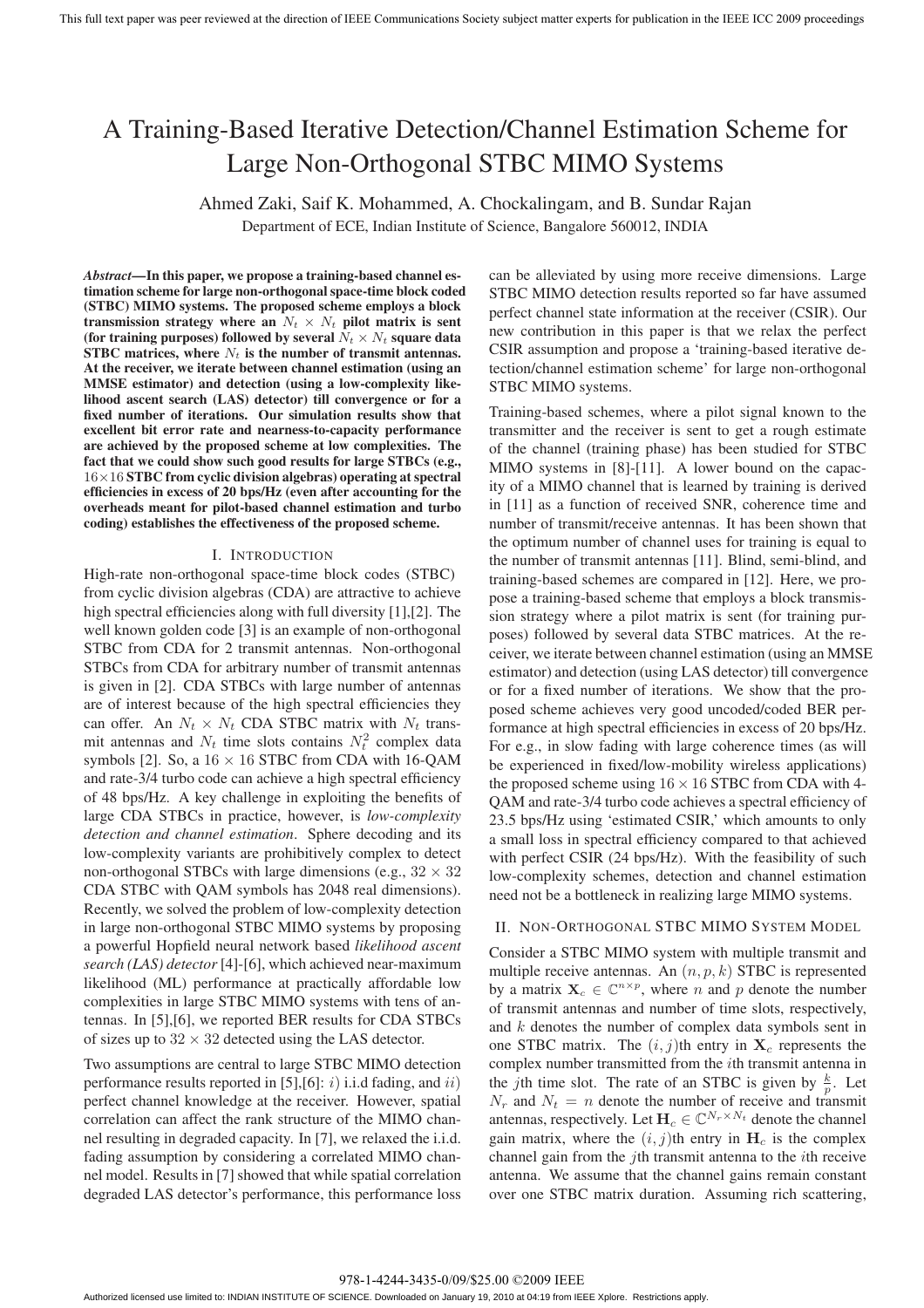we model the entries of  $H_c$  as i.i.d  $CN(0, 1)$ . The received space-time signal matrix,  $Y_c \in \mathbb{C}^{N_r \times p}$ , can be written as

$$
\mathbf{Y}_c = \mathbf{H}_c \mathbf{X}_c + \mathbf{N}_c, \tag{1}
$$

where  $N_c \in \mathbb{C}^{N_r \times p}$  is the noise matrix at the receiver and its entries are modeled as i.i.d  $CN(0, \sigma^2 = \frac{N_t E_s}{\gamma})$ , where  $E_s$  is the average energy of the transmitted symbols,  $\gamma$  is the average received SNR per receive antenna, and the  $(i, j)$ th entry in  $Y_c$  is the received signal at the *i*th receive antenna in the jth time slot. Consider linear dispersion STBCs, where  $\mathbf{X}_c$  can be written in the form

$$
\mathbf{X}_c = \sum_{i=1}^k x_c^{(i)} \mathbf{A}_c^{(i)}, \tag{2}
$$

where  $x_c^{(i)}$  is the *i*th complex data symbol, and  $\mathbf{A}_c^{(i)} \in \mathbb{C}^{N_t \times p}$ is its weight matrix. The received signal model in (1) can be written in an equivalent V-BLAST form as

$$
\mathbf{y}_c = \sum_{i=1}^k x_c^{(i)} \left( \widehat{\mathbf{H}}_c \, \mathbf{a}_c^{(i)} \right) + \mathbf{n}_c = \widetilde{\mathbf{H}}_c \mathbf{x}_c + \mathbf{n}_c, \tag{3}
$$

where  $\mathbf{y}_c \in \mathbb{C}^{N_r p \times 1} = vec(\mathbf{Y}_c), \hat{\mathbf{H}}_c \in \mathbb{C}^{N_r p \times N_t p} = (\mathbf{I} \otimes \mathbf{I})$  $\mathbf{H}_c$ ),  $\mathbf{a}_c^{(i)} \in \mathbb{C}^{N_t p \times 1} = vec(\mathbf{A}_c^{(i)}), \mathbf{n}_c \in \mathbb{C}^{N_r p \times 1} = vec(\mathbf{N}_c),$  $\mathbf{x}_c \in \mathbb{C}^{k \times 1}$  whose *i*th entry is the data symbol  $x_c^{(i)}$ , and  $\widetilde{H}_c \in \mathbb{C}^{N_r p \times k}$  whose ith column is  $\widehat{H}_c \mathbf{a}_c^{(i)}$ ,  $i = 1, 2, \cdots, k$ . Each element of  $\mathbf{x}_c$  is an M-PAM or M-QAM symbol. Let  $y_c$ ,  $H_c$ ,  $x_c$ , and  $n_c$  be decomposed into real and imaginary parts as

$$
\mathbf{y}_c = \mathbf{y}_I + j\mathbf{y}_Q, \qquad \mathbf{x}_c = \mathbf{x}_I + j\mathbf{x}_Q, \n\mathbf{n}_c = \mathbf{n}_I + j\mathbf{n}_Q, \qquad \widetilde{\mathbf{H}}_c = \widetilde{\mathbf{H}}_I + j\widetilde{\mathbf{H}}_Q.
$$
\n(4)

Further, we define  $\mathbf{x}_r \in \mathbb{R}^{2k \times 1}$ ,  $\mathbf{y}_r \in \mathbb{R}^{2N_r p \times 1}$ ,  $\mathbf{H}_r \in$  $\mathbb{R}^{2N_r p \times 2k}$ , and  $\mathbf{n}_r \in \mathbb{R}^{2N_r p \times 1}$  as

$$
\mathbf{x}_r = [\mathbf{x}_I^T \ \mathbf{x}_Q^T]^T, \qquad \mathbf{y}_r = [\mathbf{y}_I^T \ \mathbf{y}_Q^T]^T,
$$

$$
\mathbf{H}_r = \begin{pmatrix} \widetilde{\mathbf{H}}_I & -\widetilde{\mathbf{H}}_Q \\ \widetilde{\mathbf{H}}_Q & \widetilde{\mathbf{H}}_I \end{pmatrix}, \qquad \mathbf{n}_r = [\mathbf{n}_I^T \ \mathbf{n}_Q^T]^T. \tag{5}
$$

Now, (3) can be written as

$$
\mathbf{y}_r = \mathbf{H}_r \mathbf{x}_r + \mathbf{n}_r. \tag{6}
$$

Henceforth, we work with the real-valued system in (6). For notational simplicity, we drop subscripts  $r$  in (6) and write

$$
y = Hx + n, \tag{7}
$$

where  $\mathbf{H} = \mathbf{H}_r \in \mathbb{R}^{2N_r p \times 2k}$ ,  $\mathbf{y} = \mathbf{y}_r \in \mathbb{R}^{2N_r p \times 1}$ ,  $\mathbf{x} = \mathbf{x}_r \in \mathbb{R}^{2N_r p \times 1}$  $\mathbb{R}^{2k \times 1}$ , and  $\mathbf{n} = \mathbf{n}_r \in \mathbb{R}^{2N_r p \times 1}$ . The channel coefficients are assumed to be known at the receiver but not at the transmitter.

## *A. High-Rate Non-Orthogonal STBCs from CDA*

We consider square (i.e.,  $n=p=N_t$ ), full-rate (i.e.,  $k=pn=$  $N_t^2$ ), circulant (where the weight matrices  $\mathbf{A}_c^{(i)}$ 's are permutation type), non-orthogonal STBCs from CDA [2], whose construction for arbitrary number of transmit antennas  $n$  is given by the matrix in (7.a) given at the bottom of the next page [2]. In (7.a),  $\omega_n = e^{\frac{j2\pi}{n}}$ ,  $\mathbf{j} = \sqrt{-1}$ , and  $x_{u,v}$ ,  $0 \le u, v \le \frac{1}{2}$  $n - 1$  are the data symbols from a QAM alphabet. When  $\delta = t = 1$ , the code in (7.a) is information lossless, and when  $\delta = e^{\sqrt{5} \mathbf{j}}$  and  $t = e^{\mathbf{j}}$ , it is full-diversity and information lossless [2]. High spectral efficiencies with large  $N_t$  can be achieved using this code construction; e.g.,  $16 \times 16$  STBC from (7.a) using 16-QAM and rate-3/4 turbo code offers a spectral efficiency of 48 bps/Hz along with the full-diversity of order  $N_tN_r$  under ML detection. However, since these STBCs are non-orthogonal, ML detection gets increasingly impractical for large  $N_t$ . Hence, a key challenge in realizing the benefits of these large STBCs in practice is that of achieving near-ML performance for large  $N_t$  at low detection complexities; the LAS detector in [6] has been shown to essentially achieve this. The detection part in this paper is carried out using the LAS algorithm. For details of the LAS algorithm for large MIMO detection, please refer to [6],[13].

### III. ITERATIVE DETECTION/CHANNEL ESTIMATION

In this section, we propose to estimate the channel matrix based on a training-based iterative detection/channel estimation scheme. In the proposed scheme, transmission is carried out in frames, where one  $N_t \times N_t$  pilot matrix (for training purposes) followed by  $N_d$  data STBC matrices are sent in each frame as shown in Fig. 1. One frame length,  $T$ , (taken to be the channel coherence time) is  $T = (N_d + 1)N_t$  channel uses. A frame of transmitted pilot and data matrices is of dimension  $N_t \times N_t(1 + N_d)$ , which can be written as

$$
\mathcal{X}_c = \left[ \mathbf{X}_c^{(P)} \, \mathbf{X}_c^{(1)} \, \mathbf{X}_c^{(2)} \cdots \mathbf{X}_c^{(N_d)} \right]. \tag{8}
$$

As in [11], let  $\gamma_p$  and  $\gamma_d$  denote the average SNR during pilot and data phases, respectively, which are related to the average received SNR  $\gamma$  as  $\gamma(N_d + 1) = \gamma_p + N_d \gamma_d$ . Define  $\beta_p \triangleq \frac{\gamma_p}{\gamma}$ , and  $\beta_d \triangleq \frac{\gamma_d}{\gamma}$ . Let  $E_s$  denote the average energy of the transmitted symbol during the data phase. The average received signal power during the data phase is given by  $\mathbb{E}[\text{tr}(\mathbf{X}_c^{(i)}\mathbf{X}_c^{(i)H})] = N_t^2 E_s$ , and the average received signal power during the pilot phase is  $\mathbb{E}[\text{tr}(\mathbf{X}_c^{(P)}\mathbf{X}_c^{(P)}^H)] = \frac{N_t^2 E_s \beta_p}{\beta_d} =$  $\mu N_t$ , where  $\mu \triangleq \frac{N_t E_s \beta_p}{\beta_d}$ . For optimal training, the pilot matrix should be such that  $X_c^{(P)} X_c^{(P)}^H = \mu I_{N_t}$  [11].

$$
\begin{bmatrix}\n\sum_{i=0}^{n-1} x_{0,i} t^{i} & \delta \sum_{i=0}^{n-1} x_{n-1,i} \omega_{n}^{i} t^{i} & \delta \sum_{i=0}^{n-1} x_{n-2,i} \omega_{n}^{2i} t^{i} & \cdots & \delta \sum_{i=0}^{n-1} x_{1,i} \omega_{n}^{(n-1)i} t^{i} \\
\sum_{i=0}^{n-1} x_{1,i} t^{i} & \sum_{i=0}^{n-1} x_{0,i} \omega_{n}^{i} t^{i} & \delta \sum_{i=0}^{n-1} x_{n-1,i} \omega_{n}^{2i} t^{i} & \cdots & \delta \sum_{i=0}^{n-1} x_{2,i} \omega_{n}^{(n-1)i} t^{i} \\
\sum_{i=0}^{n-1} x_{2,i} t^{i} & \sum_{i=0}^{n-1} x_{1,i} \omega_{n}^{i} t^{i} & \sum_{i=0}^{n-1} x_{0,i} \omega_{n}^{2i} t^{i} & \cdots & \delta \sum_{i=0}^{n-1} x_{3,i} \omega_{n}^{(n-1)i} t^{i} \\
\vdots & \vdots & \vdots & \vdots \\
\sum_{i=0}^{n-1} x_{n-2,i} t^{i} & \sum_{i=0}^{n-1} x_{n-3,i} \omega_{n}^{i} t^{i} & \sum_{i=0}^{n-1} x_{n-4,i} \omega_{n}^{2i} t^{i} & \cdots & \delta \sum_{i=0}^{n-1} x_{n-1,i} \omega_{n}^{(n-1)i} t^{i} \\
\sum_{i=0}^{n-1} x_{n-1,i} t^{i} & \sum_{i=0}^{n-1} x_{n-2,i} \omega_{n}^{i} t^{i} & \sum_{i=0}^{n-1} x_{n-3,i} \omega_{n}^{2i} t^{i} & \cdots & \sum_{i=0}^{n-1} x_{0,i} \omega_{n}^{(n-1)i} t^{i}\n\end{bmatrix}.
$$
\n(7.3)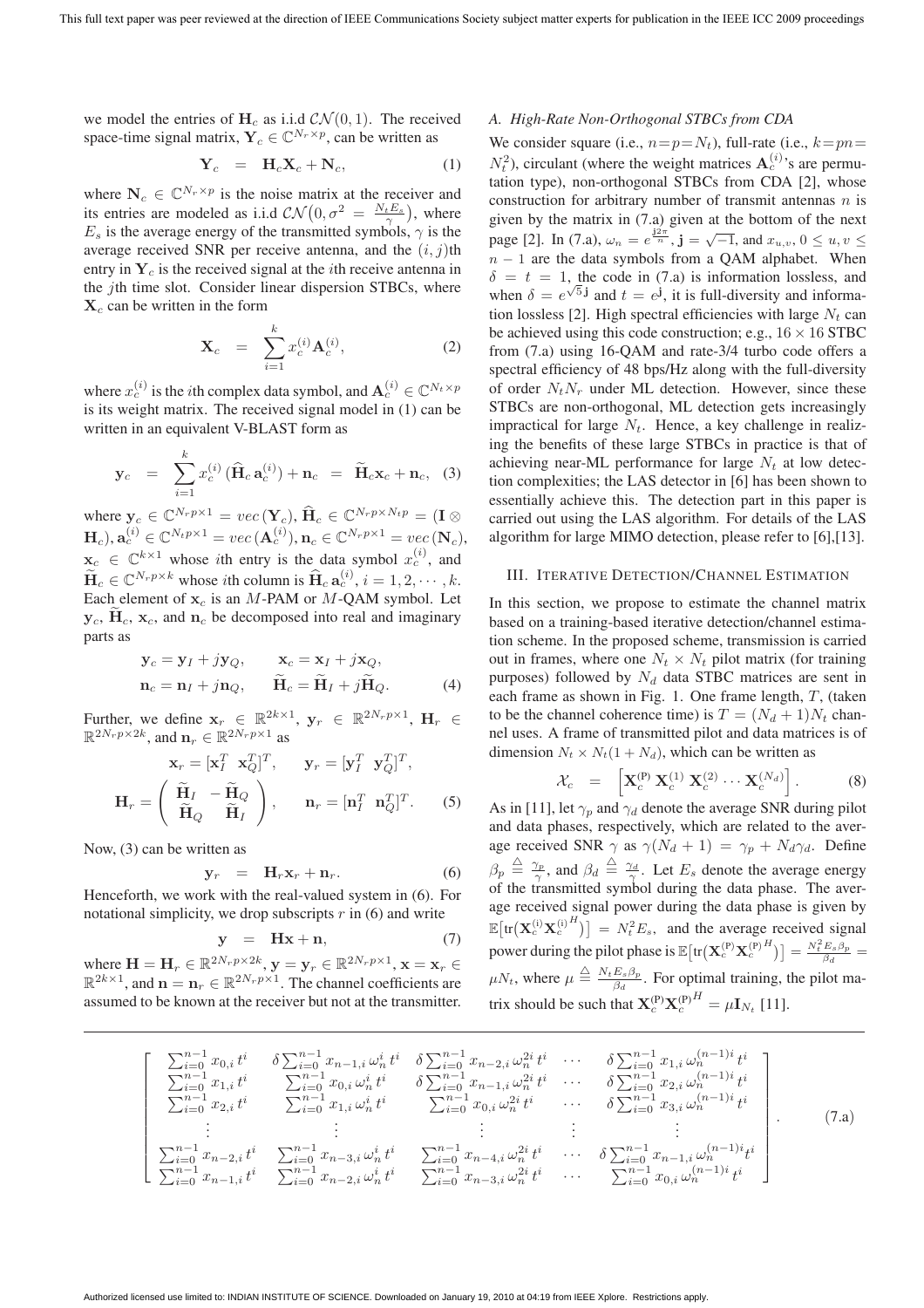

Fig. 1. Transmission scheme with one pilot matrix followed by  $N_d$  data STBC matrices in each frame.

We want to estimate the channel matrix,  $\mathbf{H}_c \in \mathbb{C}^{N_r \times N_t}$ . We assume block fading, where the channel gains remain constant over one frame consisting of  $(1 + N_d)N_t$  channel uses, which can be viewed as the channel coherence time. This assumption can be valid in slow fading fixed wireless applications (e.g., as in possible applications like BS-to-BS backbone connectivity and BS-to-CPE wireless IPTV/HDTV distribution). For this training-based system and channel model, Hassibi and Hochwald presented a lower bound on the capacity in [11]; we will illustrate the nearness of the performance achieved by the proposed scheme to this bound. The received frame is of dimension  $N_r \times N_t(1 + N_d)$ , and can be written as

$$
\mathcal{Y}_c = \left[ \mathbf{Y}_c^{(P)} \, \mathbf{Y}_c^{(1)} \, \mathbf{Y}_c^{(2)} \cdots \mathbf{Y}_c^{(N_d)} \right] = \mathbf{H}_c \, \mathcal{X}_c + \mathcal{N}_c \,, \tag{9}
$$

where  $\mathcal{N}_c = \left[ \mathbf{N}_c^{(P)} \mathbf{N}_c^{(1)} \mathbf{N}_c^{(2)} \cdots \mathbf{N}_c^{(N_d)} \right]$  is the  $N_r \times N_t(1 + N_d)$ noise matrix and its entries are modeled as i.i.d.  $\mathcal{CN}(0, \sigma^2 =$  $\frac{N_t E_s}{\gamma \beta_d}$ ), where  $\gamma$  is the average SNR per receive antenna. Equa- $\lim_{h \to 0} (9)$  can be decomposed into two parts, namely, the pilot matrix part and the data matrices part, as

$$
\mathbf{Y}_c^{(P)} = \mathbf{H}_c \mathbf{X}_c^{(P)} + \mathbf{N}_c^{(P)}, \tag{10}
$$

and

$$
\mathbf{Y}_c^{(D)} = \left[ \mathbf{Y}_c^{(1)} \, \mathbf{Y}_c^{(2)} \cdots \mathbf{Y}_c^{(N_d)} \right]
$$
\n
$$
= \mathbf{H}_c \left[ \mathbf{X}_c^{(1)} \, \mathbf{X}_c^{(2)} \cdots \mathbf{X}_c^{(N_d)} \right] + \left[ \mathbf{N}_c^{(1)} \, \mathbf{N}_c^{(2)} \cdots \mathbf{N}_c^{(N_d)} \right]. \tag{11}
$$

#### *A. MMSE Estimation Scheme*

 $\mathbf{v}$  $\infty$ 

A straight-forward way to achieve detection of data symbols with estimated channel coefficients is as follows:

1) Estimate the channel gains via an *MMSE estimator*from the signal received during the first  $N_t$  channel uses (i.e., during pilot transmission); i.e., given  $Y_c^{(P)}$  and  $X_c^{(P)}$ , an estimate of the channel matrix  $H_c$  is found as

$$
\mathbf{H}_c^{est} = \mathbf{Y}_c^{(P)} \left( \mathbf{X}_c^{(P)} \right)^H \left[ \sigma^2 \mathbf{I}_{N_t} + \mathbf{X}_c^{(P)} (\mathbf{X}_c^{(P)})^H \right]^{-1} \quad (12)
$$

2) Use the above  $H_c^{est}$  in place of  $H_c$  in the LAS algorithm (reported in [6],[13]) and detect the transmitted data symbols.

#### *B. Proposed Iterative Detection/Estimation Scheme*

Techniques that employ iterations between channel estimation and detection can offer improved performance. Here, we propose an *'iterative detection/estimation scheme,'* which works as follows:

1) Obtain an initial estimate of the channel matrix using the MMSE estimator in (12) from the pilot part.



Fig. 2. Hassibi-Hochwald (H-H) capacity bound for 1P+8D ( $T = 144$ ,  $\tau =$  $16, \beta_p = \beta_d = 1$ ) and  $1P+1D$   $(T = 32, \tau = 16, \beta_p = \beta_d = 1)$  training for a  $16 \times 16$  MIMO channel. Perfect CSIR capacity is also shown.

- 2) Using the estimated channel matrix, detect the data STBC matrices  $\mathbf{X}_c^{(i)}$ ,  $i = 1, 2, \cdots, N_d$  using the LAS detector. Substituting these detected STBC matrices into (8), form  $\mathcal{X}_c^{est}$ .
- 3) Re-estimate the channel matrix using  $\mathcal{X}_c^{est}$  from the previous step, via

$$
\mathbf{H}_c^{est} = \mathcal{Y}_c (\mathcal{X}_c^{est})^H \left[ \sigma^2 \mathbf{I}_{N_t} + \mathcal{X}_c^{est} (\mathcal{X}_c^{est})^H \right]^{-1} (13)
$$

4) Iterate steps 2 and 3 until convergence or for a specified number of iterations.

The complexity of obtaining the MMSE estimates in (12) and (13) is less than the LAS detection complexity. Since the number of detection/estimation iterations is typically small (our simulations showed that the performance gain saturates beyond 4 iterations), the overall order of complexity remains same as that of the LAS algorithm with MMSE initial vector.

#### *C. BER Performance with Estimated CSIR*

We evaluated the BER performance of the LAS detector using estimated CSIR, where we estimate the channel gain matrix through the training-based estimation schemes described in the previous two subsections. We consider the BER performance under three scenarios, namely,  $i$ ) under perfect CSIR, ii) under CSIR estimated using the MMSE estimation scheme in Sec. III-A, and *iii*) under CSIR estimated using the iterative detection/estimation scheme in Sec. III-B. In the case of estimated CSIR, we show plots for  $1P+N_dD$  training, where by  $1P+N_dD$  training we mean a training scheme with a frame of size  $1 + N_d$  matrices with 1 pilot matrix followed  $N_d$  data STBC matrices from CDA. For this 1P+ $N_d$ D training scheme, a lower bound on the capacity is given by [11]

$$
C \geq \frac{T-\tau}{T} \mathbb{E}\left[\log \det\left(\mathbf{I}_{N_t} + \frac{\gamma^2 \beta_d \beta_p \tau}{N_t (1 + \gamma \beta_d) + \gamma \beta_p \tau} \frac{\mathbf{H}_c' \mathbf{H}_c'^H}{N_t \sigma_{\mathbf{H}_c'}^2}\right)\right],
$$
(14)

where  $T$  and  $\tau$ , respectively, are the frame size (i.e., channel coherence time) and pilot duration in number of channel uses, and  $\sigma_{\mathbf{H}'_c}^2 = \frac{1}{N_t N_r} \mathbb{E}\left[ tr\{\mathbf{H}'_c{\mathbf{H}'_c}^H\}\right]$  where  $\mathbf{H}'_c$  =  $\mathbb{E}\bigg[\mathbf{H}_c \bigm| \mathbf{X}_c^{(\text{P})}, \mathbf{Y}_c^{(\text{P})}\bigg]$  is the MMSE estimate of the channel gain matrix, given by  $(12)$ . We computed the capacity bound in (14) through simulations for 1P+8D and 1P+1D training for a  $16\times16$  MIMO channel. For 1P+8D training  $T = (1+8)16 =$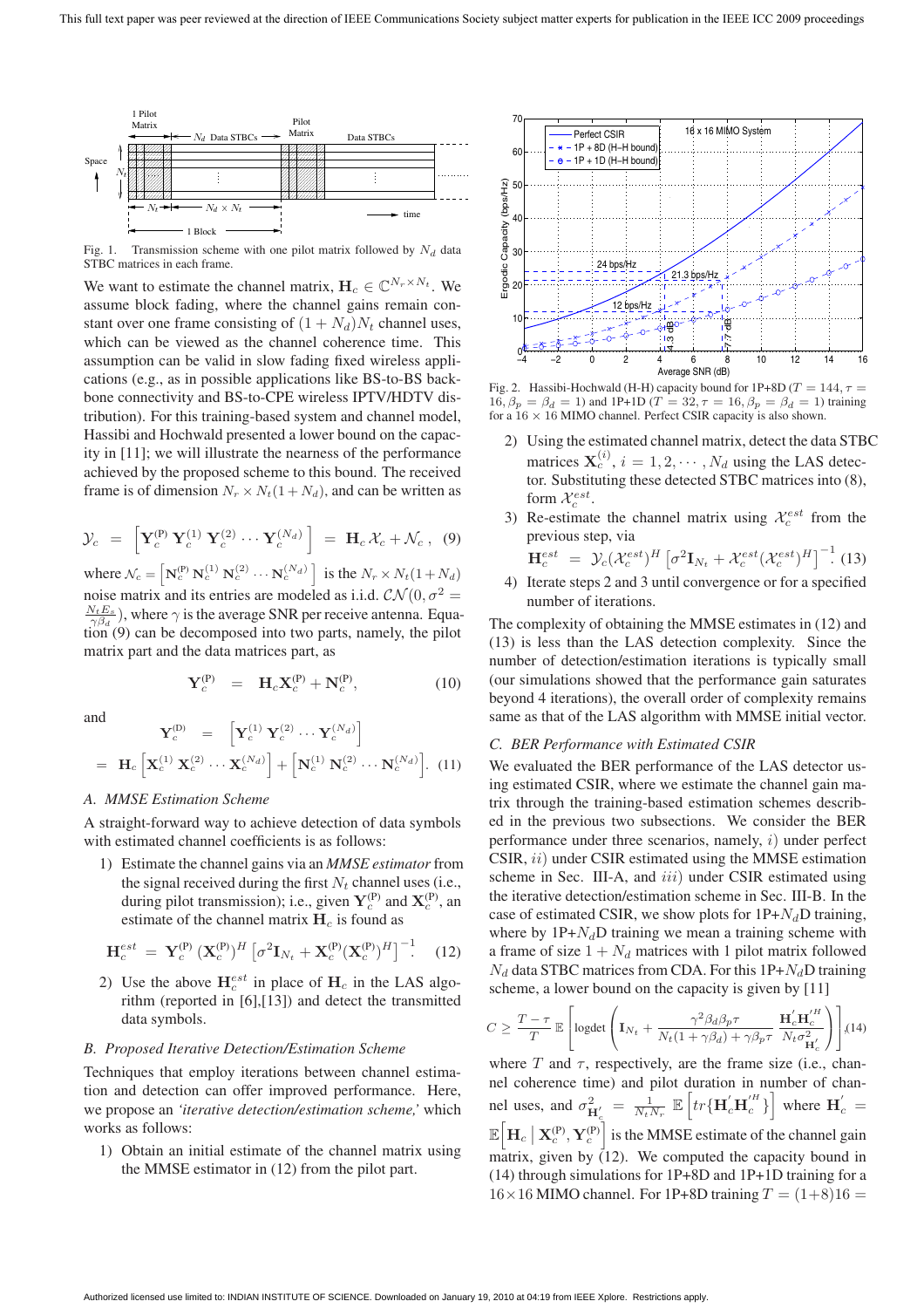

Fig. 3. Uncoded BER of LAS detector for  $16 \times 16$  STBC with i) perfect CSIR, ii) CSIR using MMSE estimation scheme, and iii) CSIR using iterative detection/channel estimation scheme (4 iterations).  $N_t = N_r = 16$ , 4-QAM, 1P+1D  $(T = 32, \tau = 16, \beta_p = \beta_d = 1)$  and 1P+8D  $(T =$ 



Fig. 4. Turbo coded BER performance of LAS detector for  $16 \times 16$  STBC with i) perfect CSIR, ii) CSIR using MMSE estimation, and iii) CSIR using iterative detection/channel estimation (4 iterations).  $N_t = N_r = 16, 4$ -QAM, rate-3/4 turbo code, 1P+1D  $(T = 32, \tau = 16, \beta_p = \beta_d = 1)$  and 1P+8D  $(T = 144, \tau = 16, \beta_p = \beta_d = 1)$  training.

144,  $\tau = 16$ , and for 1P+1D training  $T = (1 + 1)16 = 32$ ,  $\tau = 16$ . In computing the bounds (shown in Fig. 2) and in BER simulations (in Figs. 3, 4), we have used  $\beta_p = \beta_d = 1$ .

In Fig. 2, we plot the computed capacity bounds, along with the capacity under perfect CSIR. We obtain the minimum SNR for a given capacity bound in (14) from the plots in Fig. 2, and show (later in Fig. 4) the nearness of the coded BER of the proposed scheme to this SNR limit. We note that improved capacity and BER performance can be achieved if optimum pilot/data power allocation derived in [11] is used instead of the allocation used in Figs. 2 to 4 (i.e.,  $\beta_p = \beta_d = 1$ ). We have used the optimum power allocation in [11] for generating the BER plots in Figs. 5 and 6. In all the BER simulations with training,  $\sqrt{\mu} I_{N_t}$  is used as the pilot matrix.

First, in Fig. 3, we plot the uncoded BER performance of LAS detector when 1P+1D and 1P+8D training are used for channel estimation in a  $16 \times 16$  STBC (with  $\delta = t = 1$ ) MIMO system with  $N_t = N_r = 16$  and 4-QAM. BER performance with perfect CSIR is also plotted for comparison. From Fig. 3, it can be observed that, as expected, the BER degrades with estimated CSIR compared to that with perfect CSIR. With MMSE estimation scheme, the performance with 1P+1D and 1P+8D are same because of the one-shot nature of the MMSE estimation. Also, with 1P+1D training, both the MMSE estimation scheme as well as the iterative detection/estimation scheme (with 4 iterations between detection and estimation) perform almost the same, which is about 3 dB worse compared to that of perfect CSIR at an uncoded BER of  $10^{-3}$ . This indicates that with  $1P+ N_dD$  training, iteration between detection and estimation does not improve performance much over the non-iterative scheme (i.e., the MMSE estimation scheme) for small  $N_d$ . With large  $N_d$  (e.g., slow fading), however, the iterative scheme outperforms the noniterative scheme; e.g., with 1P+8D training, the performance of the iterative detection/estimation improves by about 1 dB compared to the MMSE estimation.

Next, in Fig. 4, we present the rate-3/4 turbo coded BER of LAS detector using estimated CSIR for the cases of 1P+8D and 1P+1D training. From Fig. 4, it can be seen that, compared to that of perfect CSIR, the estimated CSIR performance is worse by about 3 dB in terms of coded BER for 1P+8D training. With MMSE estimation scheme, 10−<sup>4</sup> coded BER occurs at about  $12 - 7.7 = 4.3$  dB away from the capacity bound for 1P+1D and 1P+8D training. This nearness to capacity bound improves by about 0.6 dB for the iterative detection/estimation scheme. We note that for the system in Fig. 4 with parameters  $16 \times 16$  STBC, 4-QAM, rate-3/4 turbo code, and 1P+8D training with  $T = 144, \tau = 16$ , we achieve a high spectral efficiency of  $16 \times 2 \times \frac{3}{4} \times \frac{8}{9} = 21.3$  bps/Hz even after accounting for the overheads involved in channel estimation (i.e., pilot matrix) and channel coding, while achieving good near-capacity performance at low complexity. This points to the suitability of the proposed approach of using LAS detection along with iterative detection/estimation in practical implementation of large STBC MIMO systems.

Finally, in Fig. 5, we illustrate the coded BER performance of LAS detection and iterative detection/estimation scheme for different coherence times, T, for a fixed  $N_t = N_r = 16$ ,  $16 \times 16$  STBC, 4-QAM, and rate-3/4 turbo code. The various values of T considered and the corresponding spectral efficiencies are: i)  $T = 32$ , 1P+1D, 12 bps/Hz, ii)  $T = 144$ , 1P+8D, 21.3 bps/Hz,  $iii)$   $T = 400$ , 1P+24D, 23.1 bps/Hz, and iv)  $T = 784$ , 1P+48D, 23.5 bps/Hz. In all these cases, optimum pilot/data power allocation in [11] is used. From Fig. 5, it can be seen that for these four cases,  $10^{-4}$  coded BER occurs at around 12 dB, 10.6 dB, 9.7 dB, and 9.4 dB, respectively. The 10−<sup>4</sup> coded BER for perfect CSIR happens at around 8.5 dB. This indicates that the performance with estimated CSIR improves as  $T$  is increased, and that performance loss less than 1 dB compared to perfect CSIR can be achieved with large  $T$  (i.e., slow fading). For example, with  $1P+48D$ training  $(T = 784)$ , the performance with estimated CSIR gets close to that with perfect CSIR both in terms of spectral efficiency  $(23.5 \text{ vs } 24 \text{ bps/Hz})$  as well as SNR at which  $10^{-4}$  coded BER occurs (8.5 *vs* 9.4 dB). This is expected, since the channel estimation becomes increasingly accurate in slow fading (large coherent times) while incurring only